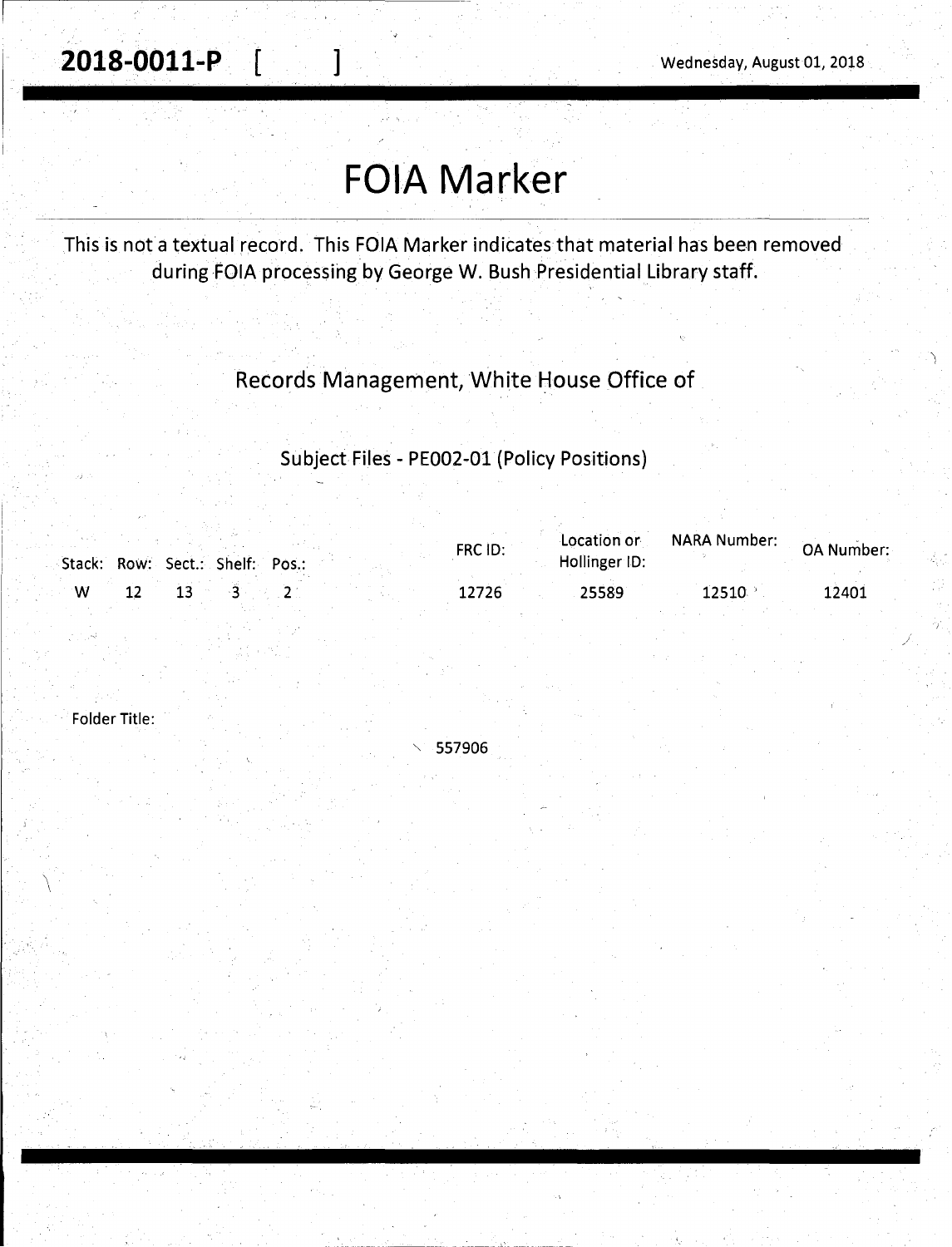55790655 BEOU2-UI  $02/11/03$ 12.18PM

## George  $02/10/03$ W <u>RMATIONS</u> FOR Name)  $(By)$ Last

P

| Name                      | Title                                                             | Confirmed Appointed |
|---------------------------|-------------------------------------------------------------------|---------------------|
| WADAMS, John R.           | United States District Judge for the                              | 02/10/03            |
|                           | Northern District of Ohio                                         |                     |
| VJUNELL, Robert A.        | United States District Judge for the<br>Western District of Texas | 02/10/03            |
| $\lambda$ OTERO, S. James | United States District Judge for the                              | 02/10/03            |
|                           | Central District of California                                    |                     |
|                           |                                                                   |                     |

OBFEB12 ANIO:15

Oppointed 2/12/03

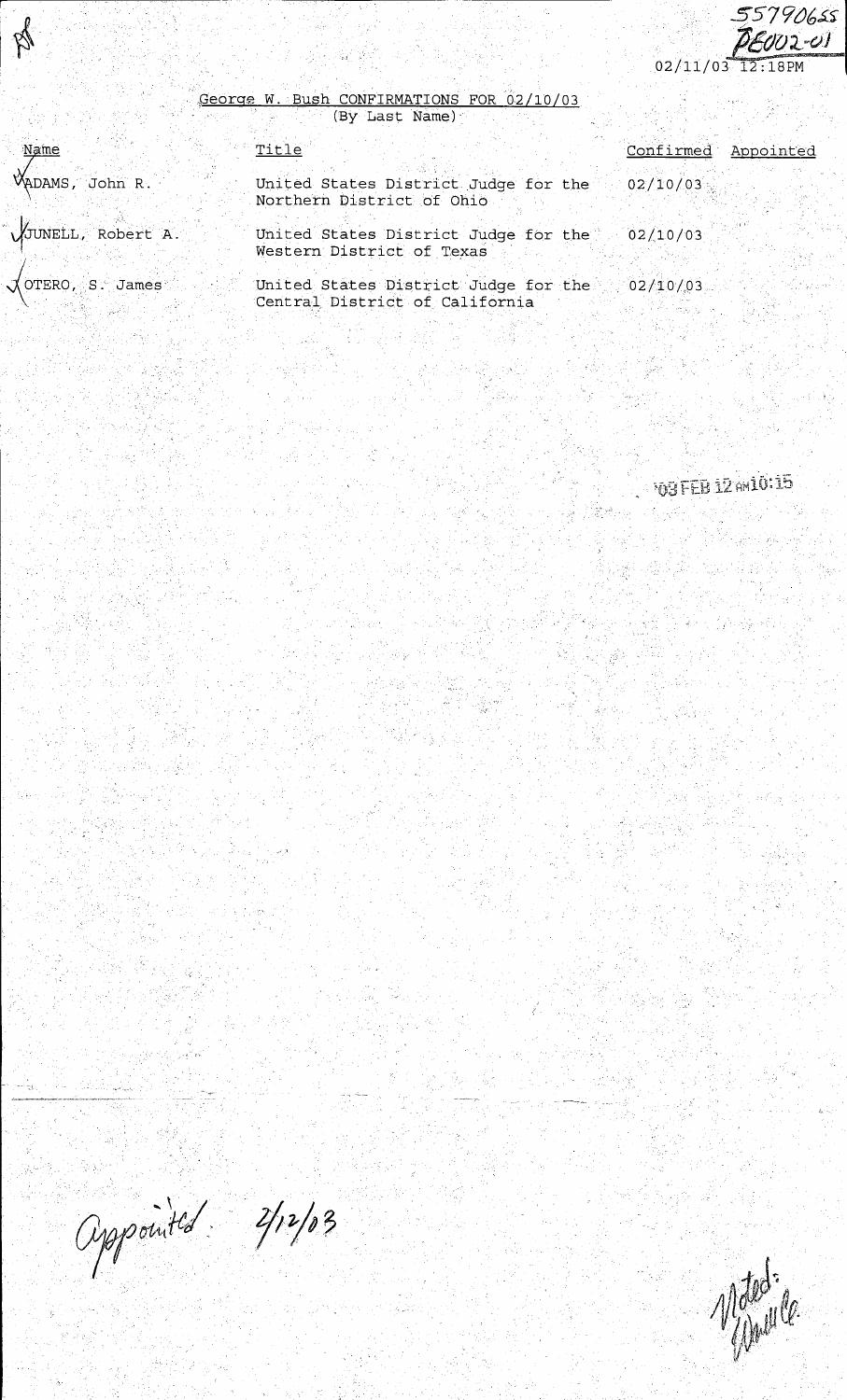/

'George w. Bush CONFIRMATIONS FOR 02/10/03

|                   | (By Last Name)                                                                     |
|-------------------|------------------------------------------------------------------------------------|
| Name              | Title<br>Confirmed<br>Appointed                                                    |
| ADAMS, John R.    | United States District Judge for the<br>02/10/03<br>Northern District of Ohio      |
| JUNELL, Robert A. | United States District Judge for the<br>02/10/03<br>Western District of Texas      |
| OTERO, S. James   | United States District Judge for the<br>02/10/03<br>Central District of California |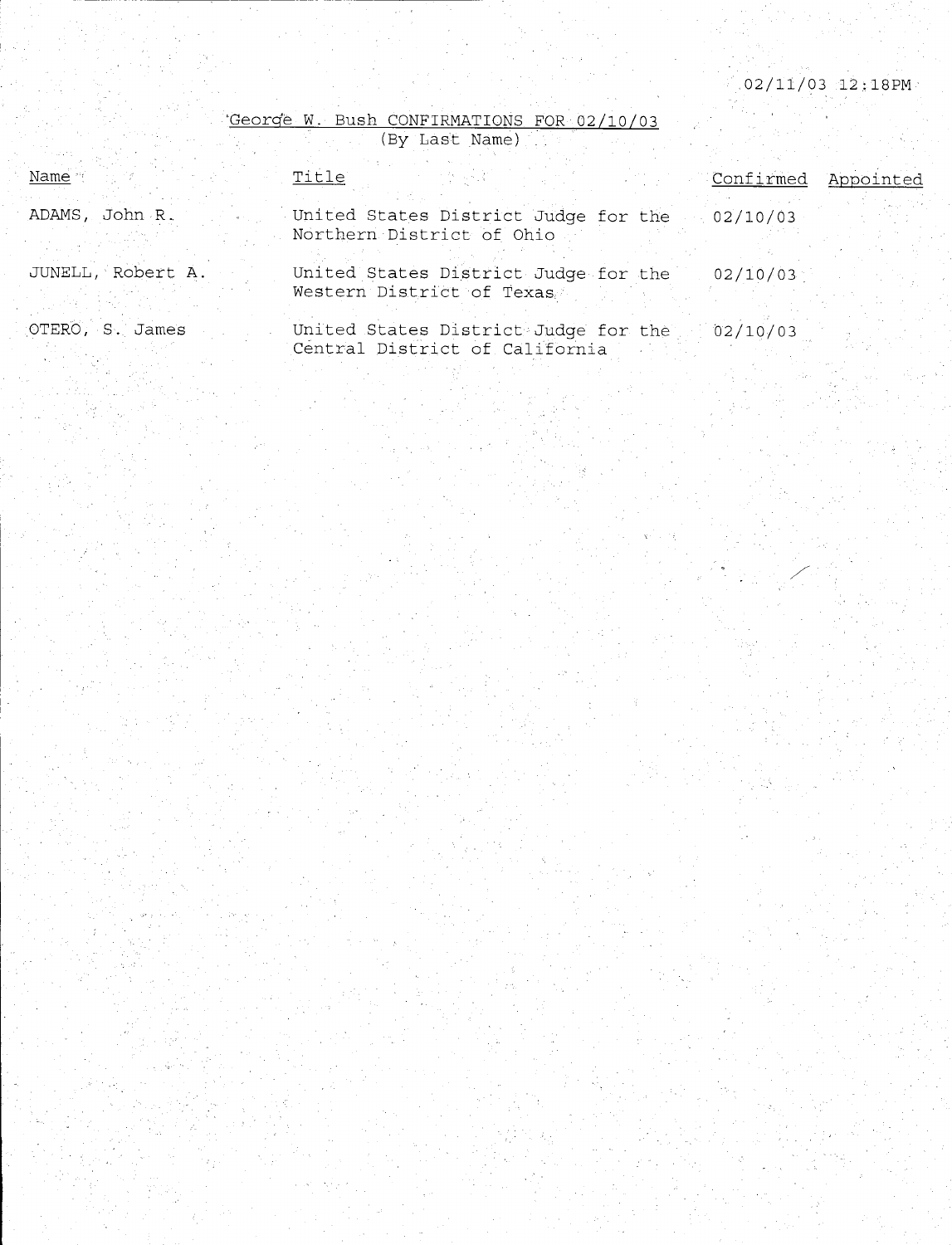From: Patrick J. Bumatay/WHO/EOP@Exchange on 02/11/2003 12:32:42 PM

Record Type: Record

To: William W. McCathran/WHO/EOP@EOP

cc: See the distribution list at the bottom of this message Subject: RE: 3 US Dist. Judges Confirmed 2/10/03

These judges are OK to appoint.

Thanks

-----Original Message-----

| From:    | McCathran, William W.                 |
|----------|---------------------------------------|
| Sent:    | Tuesday, February 11, 2003 12:22 PM   |
| To:      | Bumatay, Patrick J.                   |
| $Cc$ :   | Saunders, G. Timo; Kalbaugh, David E. |
| Subject: | 3 US Dist, Judges Confirmed 2/10/03   |
|          |                                       |

The following District Judges have been confirmed by the Senate:

John R. Adams - USDJ, Northern Ohio; Robert A. Junell - USDJ, Western Texas; and S. James Otero - USDJ, Central California.

OK TO APPOINT?

tks, Bill

Message Copied To:

. G. Timothy Saunders/WHO/EOP@EOP David E. Kalbaugh/WHO/EOP@EOP Noel J. Francisco/WHO/EOP@EOP H. Christopher Bartolomucci/WHO/EOP@EOP Kyle Sampson/WHO/EOP@EOP Brett M. Kavanaugh/WHO/EOP@EOP